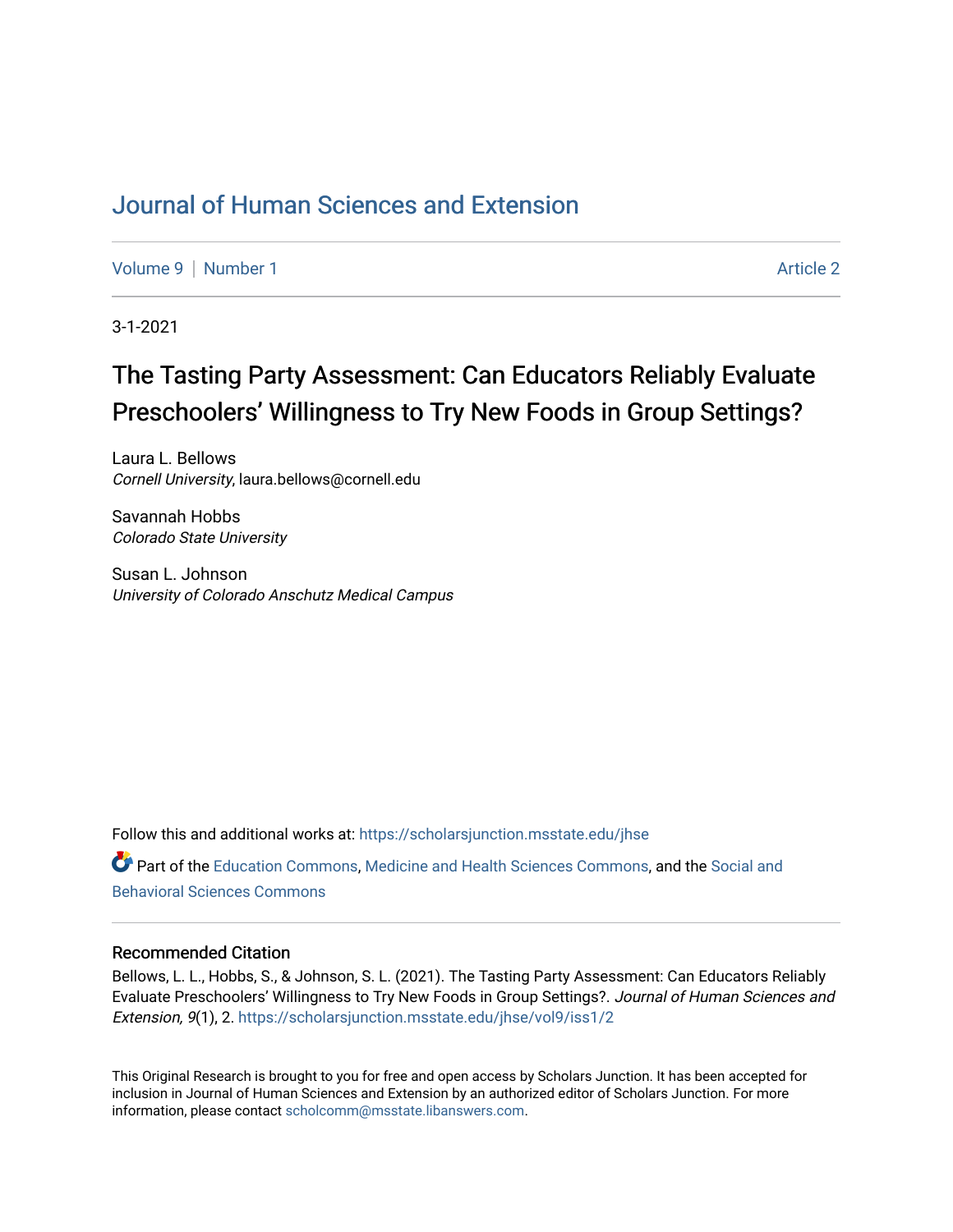# The Tasting Party Assessment: Can Educators Reliably Evaluate Preschoolers' Willingness to Try New Foods in Group Settings?

## Acknowledgments

The authors would like to acknowledge Dr. Jennifer Anderson, Schivonne Stephens, Emily McCloud, Cris Benz, and Tori Lee for their contributions to this project. Further, we would like to thank the teachers and administrators of the Early Childhood Program at Poudre School District, Fort Collins, CO. No funding was received for the psychometric testing. The Colorado Health Foundation provided funding for program dissemination.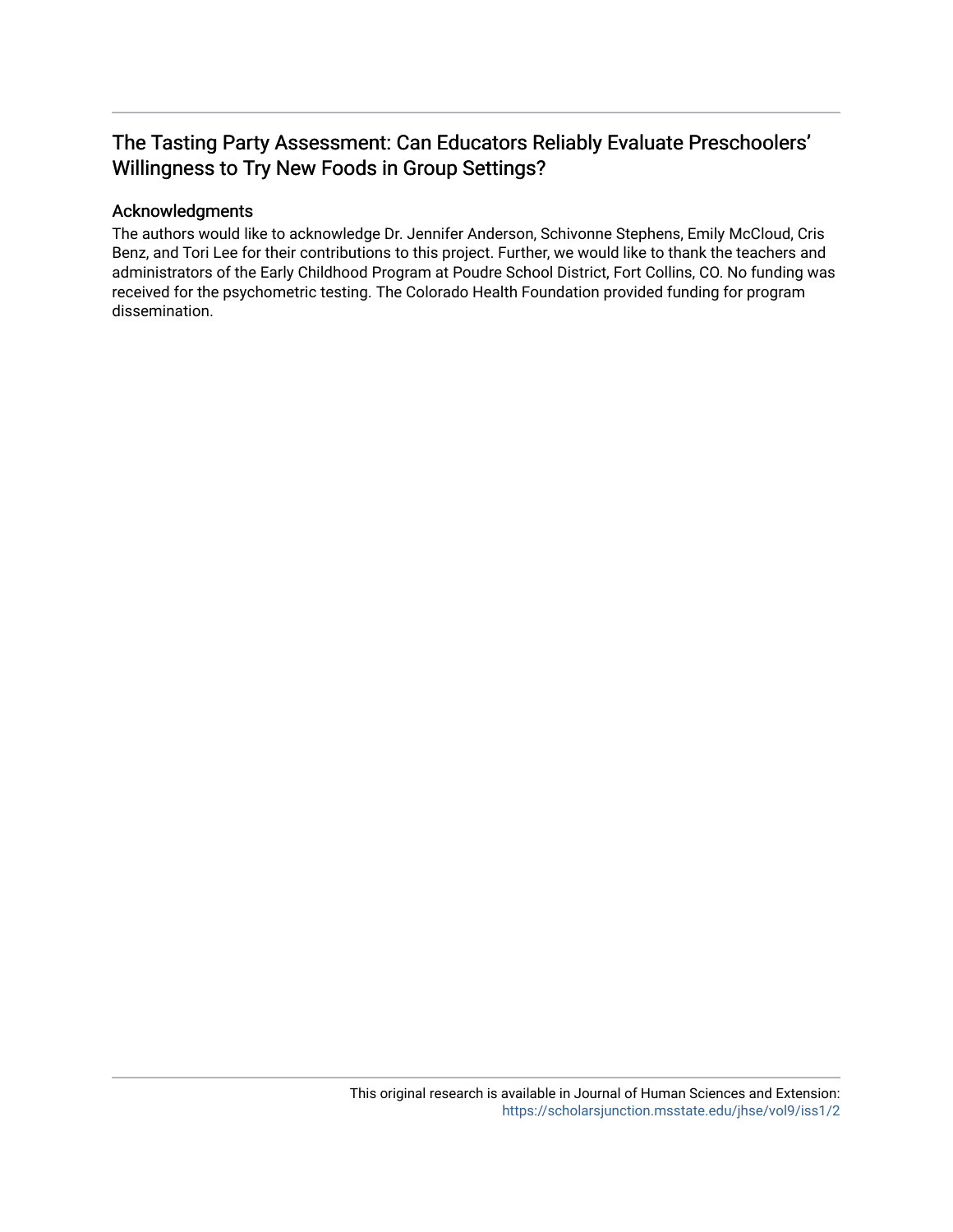# **The Tasting Party Assessment: Can Educators Reliably Evaluate Preschoolers' Willingness to Try New Foods in Group Settings?**

**Laura L. Bellows**

*Cornell University*

# **Savannah Hobbs**

*Colorado State University* 

# **Susan L. Johnson**

*University of Colorado Anschutz Medical Campus* 

*Food neophobia, defined as an unwillingness to consume novel and unfamiliar foods, is common in young children. Assessment of neophobia can be a challenge with this audience. With the increase in nutrition interventions focused on the young child, valid and reliable measures to assess willingness to try new foods that can be administered in groups by classroom teachers and Extension educators are needed. The Food Friends: Fun with New Foods (FWNF) program aims to increase children's willingness to try new foods in childcare settings. The Tasting Party assessment was developed as the primary tool for measuring the FWNF program's impact. Construct and face validity were established, and interobserver reliability between two researchers and teachers was obtained. Findings indicated the Tasting Party could reliably be used by classroom teachers to accurately observe tasting behaviors in a group of preschool-aged children. The Tasting Party provides a low-cost, low-burden valid and reliable assessment tool, thus, enhancing the scalability and reach of nutrition education programs focused on young children. The Tasting Party is adaptable for use in Extension programs such as the Expanded Food and Nutrition Education Program (EFNEP) and Supplemental Nutrition Assistance Program Education (SNAP-Ed).*

*Keywords:* Preschool, childcare, nutrition, teachers, evaluation, food neophobia, picky eating, assessment

# **Introduction**

Children develop eating patterns and preferences for foods early in life. Thus, the preschool years are a critical time for the development of healthful behaviors (Ventura & Worobey, 2013). With 58% of preschool-aged children attending childcare centers in the U.S. (U.S. Department of Education. Institute of Education Sciences [IES], 2017), preschools are viewed as an ideal environment to influence the development of young children's healthful eating behaviors, such as trying new foods (Niemeier et al., 2010).

Direct correspondence to Laura Bellows at laura.bellows@cornell.edu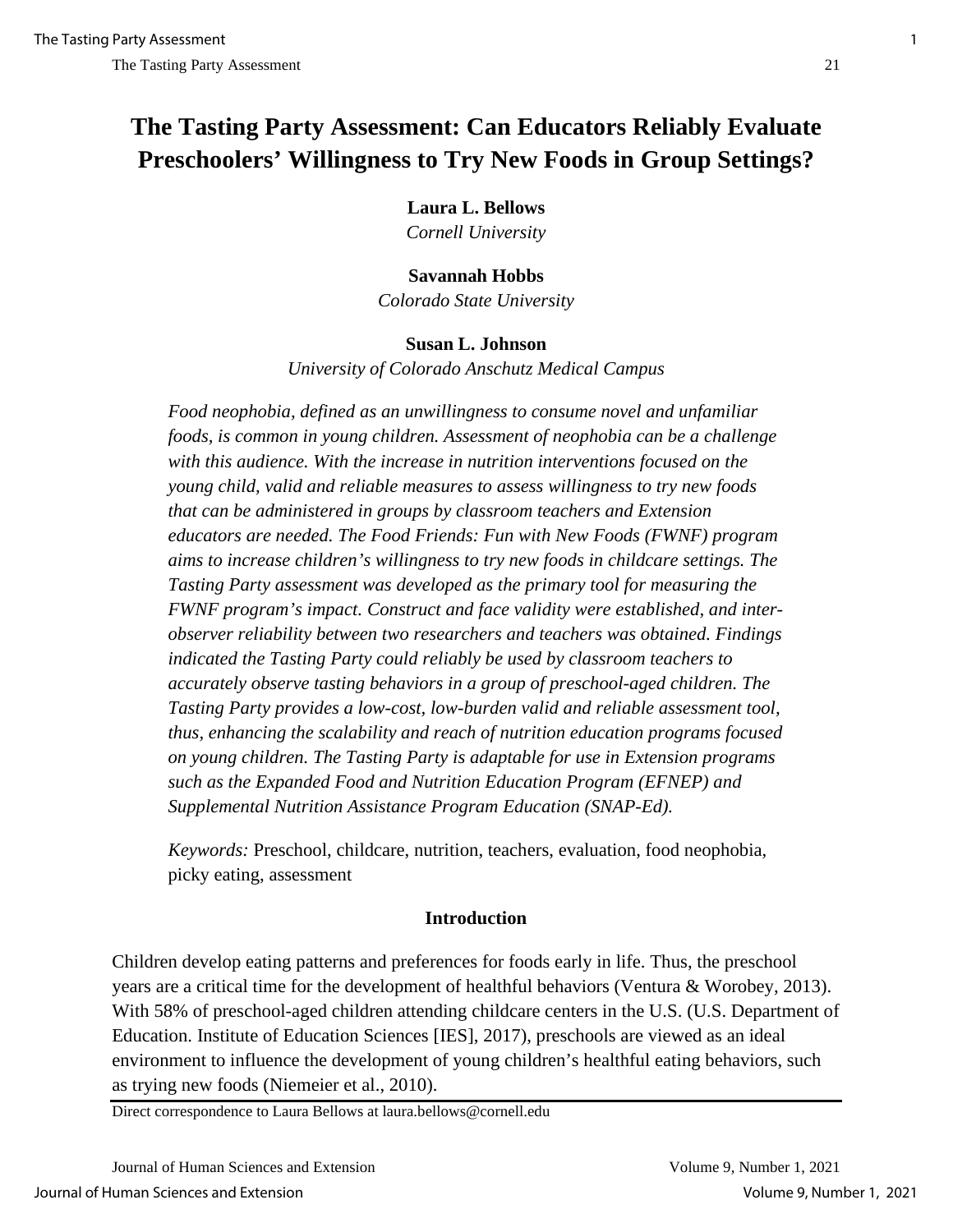Trying new foods can be difficult for children. Food neophobia, defined as an unwillingness to consume novel and unfamiliar foods, is common in young children (Galloway et al., 2003). Neophobic children may have poorer and less nutrient-dense diets than their non-neophobic peers. Increased opportunities to experience and become more familiar with a new food can increase a child's familiarity with that food and their willingness to try other new foods in the future (Ahern et al., 2013; Maier-Noth et al., 2016).

Unwillingness to try new foods (food neophobia) is one characteristic of picky eating. Picky eaters also reject foods based on sensory characteristics (e.g., aroma, smell, texture) and limit the type and amount of foods they eat. (Johnson et al., 2018). In early childhood, unfamiliarity with foods and sensory characteristics due to limited exposures can lead to children's unwillingness to try new foods.

With up to 60% of preschool-aged children displaying some degree of picky eating or food neophobia, providing opportunities for children to learn about and try new foods is a recommended nutrition education strategy (Institute of Medicine [IOM], 2011). However, assessing young children's willingness to try new foods, or food neophobia, can be challenging due to their brief attention span and limited cognitive, verbal, and social skills (Wiseman & Harris, 2015). Traditionally, evaluation measures for food neophobia have been conducted via proxy reports by caregivers – parents and childcare providers – or one-on-one tasting assessments with children (Birch & Sullivan, 1991; Damsbo-Svendsen et al., 2017). These assessments, often used in research studies and conducted by trained research staff, can be resource-intensive and cost-prohibitive for large-scale program dissemination (Austin & Novak, 1976). Further, for interventions delivered in a group setting, like many that target low-income families in Extension programs such as the Expanded Food and Nutrition Education Program (EFNEP) and Supplemental Nutrition Assistance Program Education (SNAP-Ed), individual tasting assessments are not plausible for educators to conduct due to the time and resource commitment needed. With the recent rapid rise of nutrition interventions focused on early care environments, the need for valid and reliable assessments that can be conducted by teachers and Extension educators in group settings is high (Roofe & Bihm, 2013).

Evaluation of nutrition interventions is integral to understanding both impact and effectiveness. Evaluation examines Extension programs and informs decisions about whether to continue, expand or improve interventions, deliver them to new audiences, or shift resources to other programming areas (Braverman, 2020). Ineffective interventions can cost substantial amounts of money that could be directed to more effective programs (Peersman & Rugg, 2004). Thus, programs delivered, either directly or indirectly, by Extension educators warrant strong assessment tools to support program resources and justify the allocation of resources to local, state, and federal stakeholders.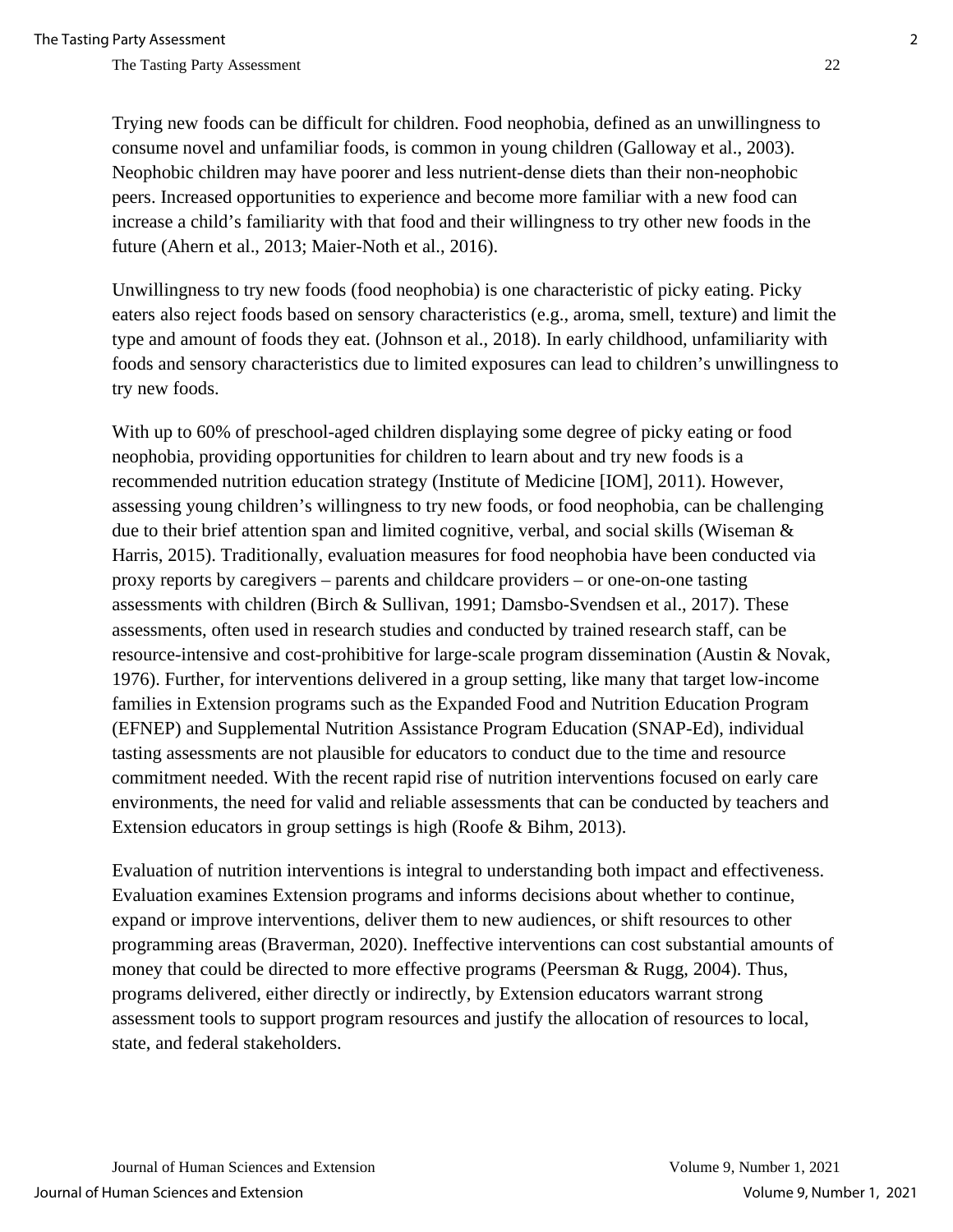The Food Friends: Fun with New Foods® (FWNF) program is a research-based intervention designed to increase children's willingness to try new foods in the preschool setting. The FWNF classroom program is a 12-week intervention that includes a 15 to 20-minute nutrition activity 1x/week and opportunities to try new foods 2x/week (Young et al., 2003; 2004). Various tactics bring the Food Friends to life in a playful and exciting manner. Child-centered activities and supporting materials were developed for eight food characters and 13 novel foods (Young et al., 2003; 2004). The eight Food Friends characters, such as Corrine Carrot® and Tina Tortilla®, are central to program themes and materials and help create a positive emotional valence, or 'goodness' about trying new foods, while also encouraging positive social interactions around food. The efficacy of the FWNF program was demonstrated originally using the welldocumented researcher administered Tasting Panel assessment by Birch and Sullivan (1991; Johnson et al., 2007).

Therefore, the purpose of the study was to develop a tasting assessment to be used in the preschool setting. To allow for expanded implementation of the FWNF program, a Tasting Party assessment was developed to meet the needs of a larger scale program evaluation that could be conducted with groups of children in preschools. Using Sullivan's tasting panel as the framework, the Tasting Party assessment was developed to be used as the primary tool which would enable teachers to measure the FWNF program's impact on children's willingness to try new foods (Birch & Sullivan, 1991).

### **Purpose**

The purpose of this research was to a) test the reliability of the Tasting Party in measuring preschool children's willingness to try new foods when implemented by classroom teachers (Psychometric Testing) and b) report multiple years of statewide implementation data on the FWNF program, which was assessed by the Tasting Party (Program Dissemination).

#### **Methods**

Implementation of the Tasting Party included two key components to be performed by two members of the teaching staff: a) the food introduction component and b) the data collection component. During the food introduction component, one teacher was asked to introduce and serve each food one-by-one in a fun party-like environment, inviting the children to taste the food. Teachers also served themselves the same foods, in the same order, and modeled tasting for the children. As one teacher served the food to the children, another teacher was responsible for the data collection component where they observed and recorded whether each child tried the food and then recorded the child's affective rating (tried and liked, tried and didn't like, didn't try). Procedures for psychometric testing and program dissemination were approved by the Institutional Review Board at Colorado State University.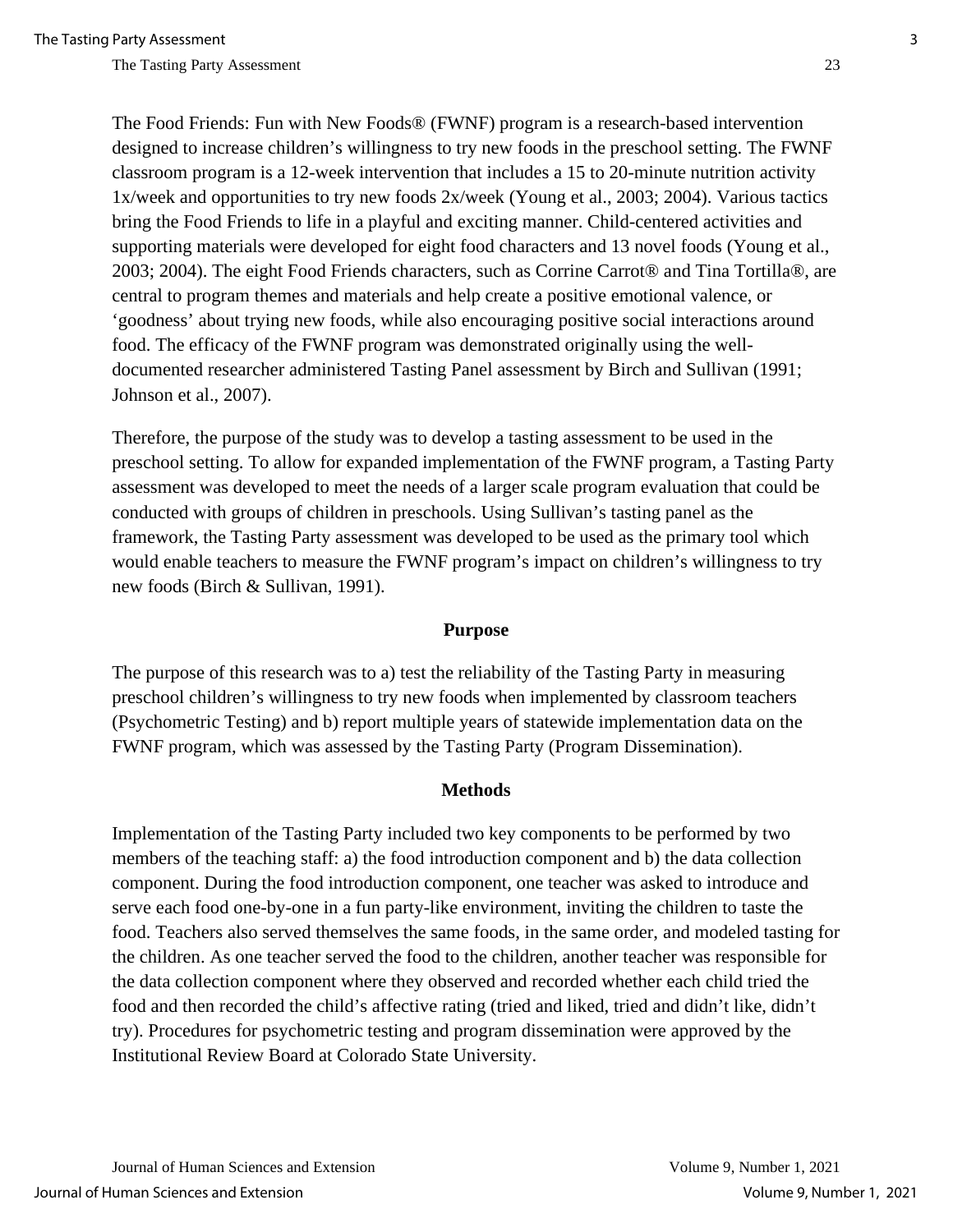# **Tasting Party Assessment**

The Tasting Party was designed to introduce six foods: two familiar foods (peaches and Oshaped cereal/Cheerios®), two FWNF program foods that were offered repeatedly through FWNF (Gouda cheese and daikon radish), and two novel foods (okra and garbanzo beans) to the preschoolers. It was rationalized that: a) the two familiar foods would be eaten by the majority of children, thus establishing a baseline, b) the rate at which program foods were sampled would reflect the impact of the intervention, and c) the rate at which novel foods were sampled would demonstrate the generalizability of the program on children's willingness to try to other novel foods.

Foods included in the program and Tasting Party assessment were deemed to be novel to the majority of preschoolers in Colorado via previous research (Young et al., 2004). Responses to children's willingness to try the six foods were counted and tallied as a) "tried and liked" the food offered, b) "tried and disliked" the food offered, or c) "didn't try" the food offered (Figure 1). "Tried" was defined as the child swallowing the food. "Tried and liked" and "tried and disliked" categories were collapsed into a "tried" category.

# **Tasting Party Recording Sheet** Observe the children and mark down how many children tried the food and liked it, how many children tried the food and didn't like it, and how many children didn't try it. There should be only one mark for each child. The total marks for each food should be the same as the number of students participating in the Tasting Party Number of students participating Okra Garbanzo beans Peaches O-shaped cerea Gouda cheese Daikon radish I liked it. I didn't like it. I didn't try it. www.foodfriends.org

*Figure 1. Tasting Party Recording Sheet*

To ensure its versatility, the Tasting Party was built into the FWNF program as an activity implemented during week 0 (pre-test) and week 12 (post-test). Teacher input was incorporated into development to ensure that they could easily perform the activity in the classroom, including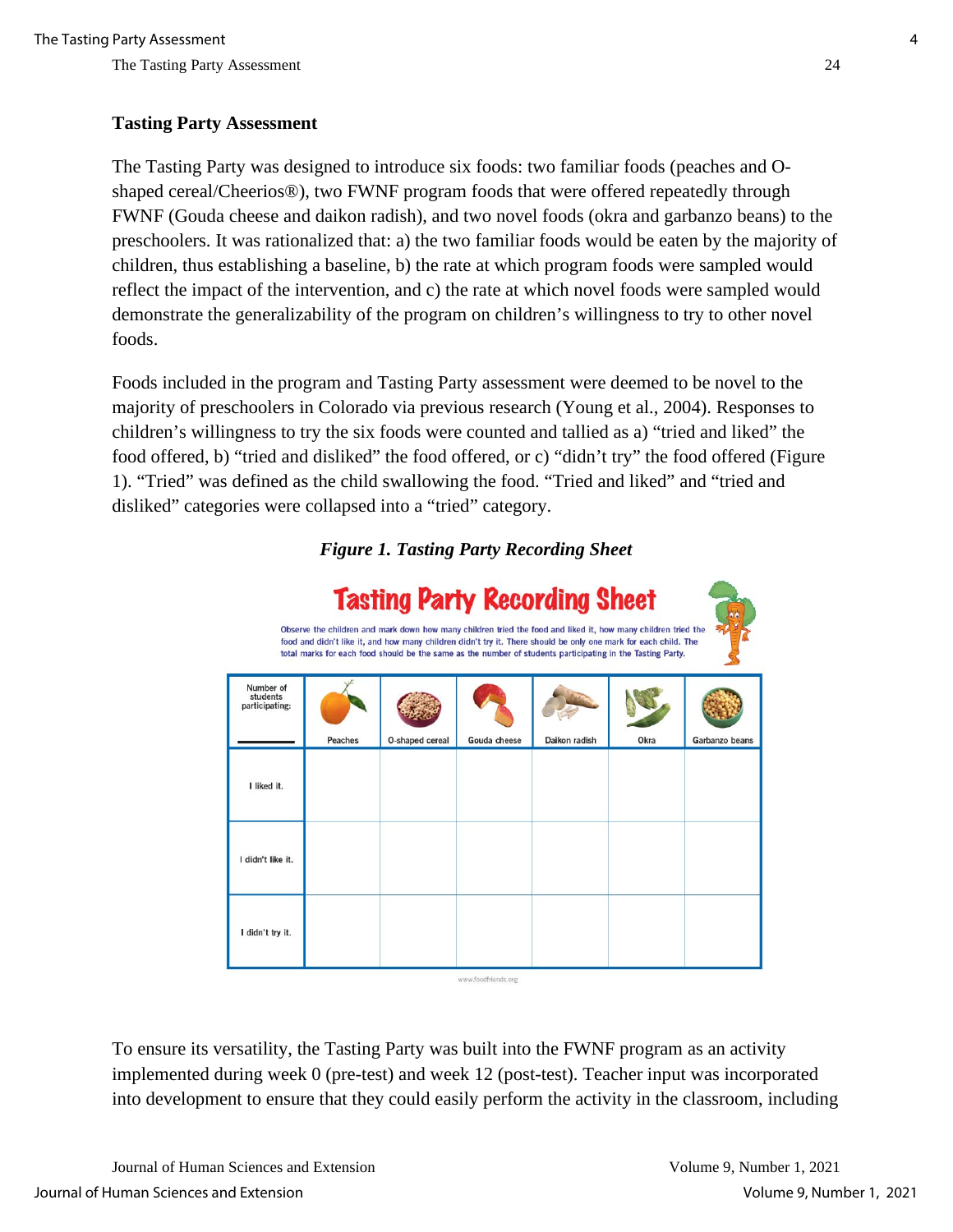being able to a) implement the activity and assessment during existing snack-times, b) evaluate multiple children in a group setting, c) complete the assessment in 20 minutes or less, and d) make sure that the assessment required little training.

# **Classroom Implementation of the Tasting Party**

Prior to program implementation, teachers attended a two-hour training session conducted by Extension, SNAP-Ed, or university program staff on the FWNF program during which the implementation of the Tasting Party was briefly covered (10 minutes). Included in the Teacher's Guide for the FWNF program were instructions on how to execute the Tasting Party: preparation of food to be tasted, information on positive/neutral modeling of eating behaviors by teachers, instructions on how to introduce the foods to the children, and how to record results accurately.

## **Psychometric Testing**

Construct validity was established for the Tasting Party through panel review by experts in the fields of nutrition, child feeding, and early childhood, while face validity was established with preschool teachers. To ascertain whether teachers could accurately assess children's willingness to try new foods, a convenience sample of 9 Head Start classrooms was recruited to test the reliability of the Tasting Party assessment at both pre- and post-intervention. In each of the classrooms, two researchers individually observed and recorded the children's willingness to try the foods presented. The teacher was asked to independently observe and record the children's behaviors. Children with known food allergies (e.g., dairy, wheat) were not served that food. Data collected by researchers were combined and compared against data collected by the teacher to determine interobserver reliability (IOR).

### **Program Dissemination**

Between 2009-2013, the FWNF program was disseminated to 200 preschool centers statewide, reaching 50,924 children in 941 classrooms (Anderson, 2013). During the training and again at the end of program implementation, teachers were encouraged to complete the Tasting Party with their students. Centers were mailed the Tasting Party recording sheet along with an FWNF Teacher Survey for each participating classroom. The FWNF Teacher Survey consisted of 11 questions seeking input on teachers' favorite/least preferred program activities and their perceptions of children's interest in each of the 25 FWNF activities, including the Tasting Party (Likert-type scale with 5 = *High Interest* and 1 = *Low Interest*). Teachers also indicated whether they 'Did not do' the activity with the class.

### **Data Analysis**

To test for IOR, observational data were collapsed into two categories to ascertain trying: tried (scored as "1") and did not try (scored as "0"). The IOR was assessed by agreements (A) over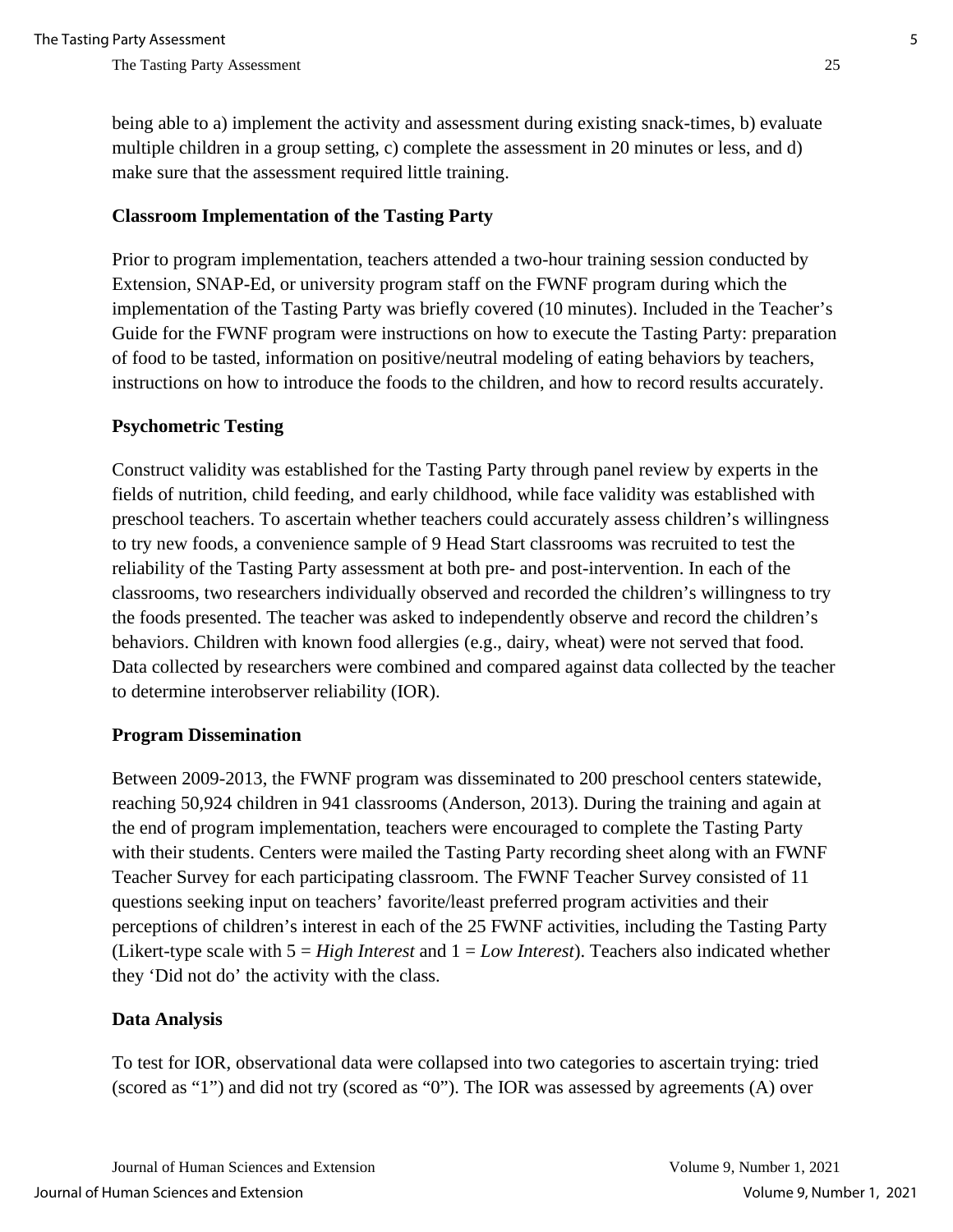agreements plus disagreements  $(A + D)$  and multiplied by 100. Research suggests that satisfactory IOR needs to be at 85% or greater percent agreement for a tool to be considered a reliable data-gathering instrument (Baglio et al., 2004; Simons-Morton & Baranowski, 1991). Data collected at pre-test and post-test Tasting Parties were analyzed with a mixed model ANOVA to determine any significant differences among observers in ratings of children's willingness to try Tasting Party foods. Additional predictors for the class effects and time effects (weeks) were added to the model. Due to the challenges in observing the eating behaviors of all children in large classes, missing data were not considered, and there were uneven sample sizes for different foods. Missing data per food did not exceed five children per food or 4%, which is well within acceptable ranges of 15-20% (Dong & Peng, 2013).

All psychometric testing data were analyzed using SAS for Windows version 9.1 (SAS Institute Inc., Cary, N.C.). Implementation data was inputted into an Excel (Microsoft 2013) spreadsheet where descriptive statistics were calculated. For the Tasting Party data, the percent of children who tried each food was calculated, and the mean for the two foods making up the 'familiar foods,' 'program foods,' and 'novel foods' categories were reported.

#### **Results**

### **Psychometric Testing**

A total of 116 children were observed during the pre-test (Week 0), and 113 children were observed during the post-test (Week 12) evaluation. On average, 12 children were observed per classroom  $(n = 9)$  for both the pre-test and post-test. Individual demographics for the children were not collected; however, participating preschools served approximately 50% Hispanic and 50% white, non-Hispanic children. A large majority of children came from families with limited resources, as evidenced by their participation in Head Start centers.

The IOR for teachers versus researchers was determined for each food and total foods observed in the pre- and post-Tasting Party. The IOR was strong between researchers and the teachers during both pre-test and post-test Tasting Party for each of the six foods and all the foods cumulatively (Table 1). A significant observer effect for okra  $F(1,17) = 4.57$ ,  $p = 0.048$  was noted, suggesting a discrepancy in observer interpretation of preschool behaviors towards okra during both the pre- and post-test evaluation. Teachers more frequently observed children trying okra than did the researchers. No other significant observer effects were found.

Similarly, no effects were identified for individual classes or time points on child willingness to try the foods. The within-subjects independent time effect (pre- and post-tests of child willingness to try Tasting Party foods) was not found to significantly alter child willingness to try foods. That is to say, children were not more likely over time to try foods, and different classes were not more likely than others to try foods.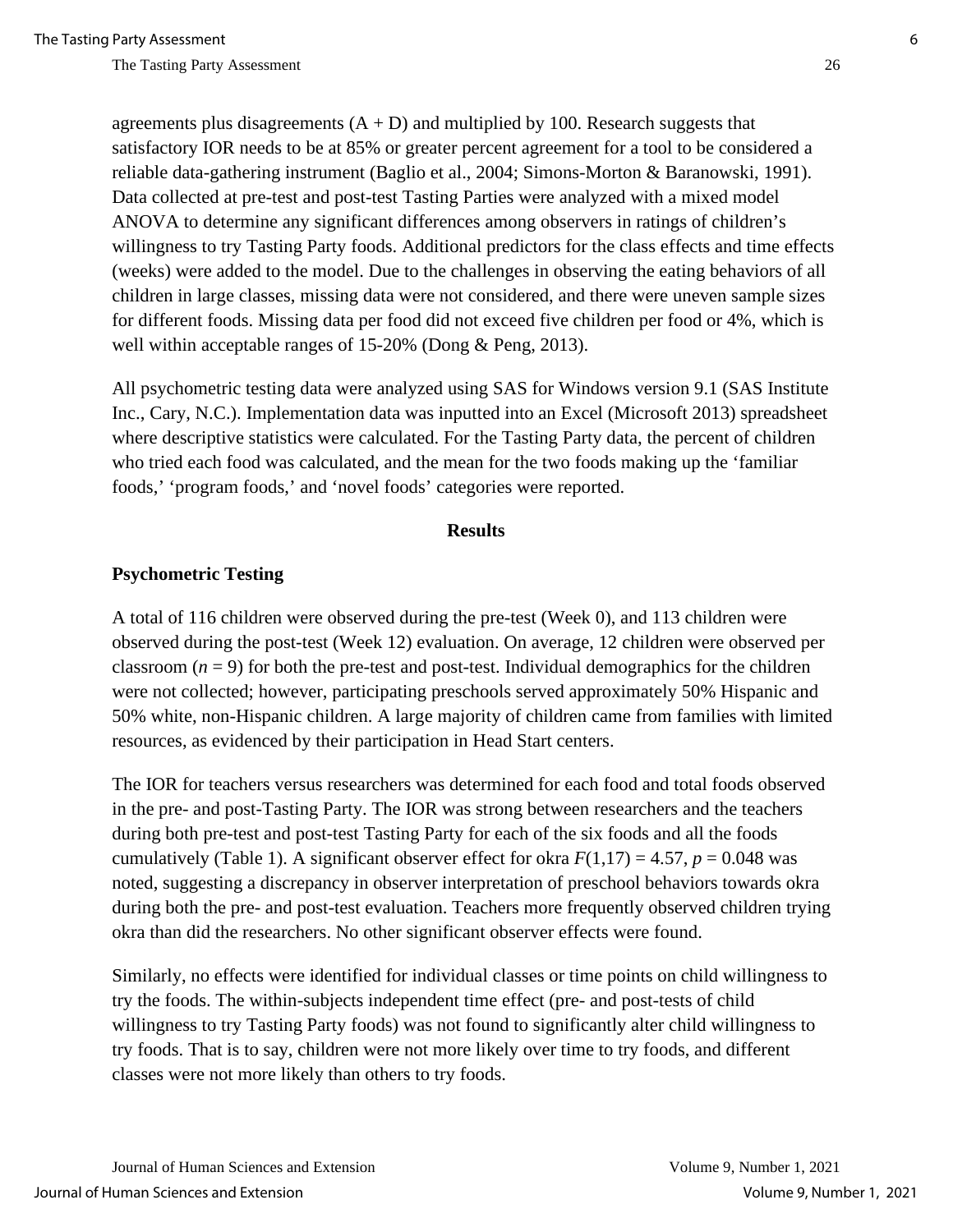|                    | <b>Pre-test</b> |             |               | Post-test   |             |               |
|--------------------|-----------------|-------------|---------------|-------------|-------------|---------------|
|                    |                 |             | $\frac{0}{0}$ |             |             | $\frac{0}{0}$ |
| Food               | $\mathbf n$     | $A/(A+D)^*$ | Agreement**   | $\mathbf n$ | $A/(A+D)^*$ | Agreement**   |
| Peaches            | 115             | 113/115     | 98            | 113         | 110/113     | 97            |
| O-shaped<br>Cereal | 116             | 112/116     | 97            | 113         | 111/113     | 98            |
| Gouda<br>Cheese    | 111             | 106/111     | 95            | 112         | 108/112     | 96            |
| Daikon<br>Radish   | 115             | 102/115     | 89            | 111         | 106/111     | 95            |
| Okra               | 115             | 93/115      | 81            | 111         | 99/111      | 89            |
| Garbanzo<br>Beans  | 116             | 109/116     | 94            | 111         | 104/111     | 93            |
| Total              | 688             | 635/688     | 92            | 671         | 638/671     | 95            |

*Table 1. Reliability of Classroom Teachers vs. Research Staff to Assess Preschool Children's Willingness to Try New Foods*

\* Determined by agreements (A) divided by agreements plus disagreements  $(A+D)$ 

\*\* Inter-Observer Reliability is expressed as a percent agreement.

# **Program Dissemination**

Over four years, Tasting Party data were collected on 14,343 children. The vast majority (96.8%) of children tried familiar foods (peaches and O-shaped cereal) and program foods (92.5% tried Gouda cheese and Daikon radish); however, fewer children tried novel foods (78.2% tried garbanzo beans and okra). Teachers who completed the FWNF Teacher Survey from 2009-2013  $(N = 684)$  ranked the children's interest in FWNF activities between 3.4–4.5 (5 = High Interest). The Tasting Party, conducted by 612 respondents (89.5%), was the second highest-ranking activity (4.4) behind the introductory puppet show (4.5; details on other FWNF activities can be found in Johnson et al., 2019). Many teachers listed the Tasting Party as their favorite activity: "The food Tasting Party [was the students' favorite] because it engaged awesome conversation among the kids at the table," and "The Tasting Party was great! They loved it. The ones who did not want it [the foods] earlier tried it at the end."

## **Discussion**

The Food Friends' Tasting Party was designed as the primary assessment tool for the FWNF program to evaluate children's willingness to try program and novel foods. The current study found that the Tasting Party could reliably be used by classroom teachers to accurately observe tasting behaviors in a group of up to 15 preschool-aged children. Further, the Tasting Party was deemed a highly popular activity amongst both teachers and preschoolers. This fills a gap in the literature as no reliable observer tool has been documented to measure tasting behaviors in a group setting with young children ages 3-5 years of age (Damsbo-Svendsen et al., 2017). Coupled with nutrition education programming, the Tasting Party offers an assessment tool to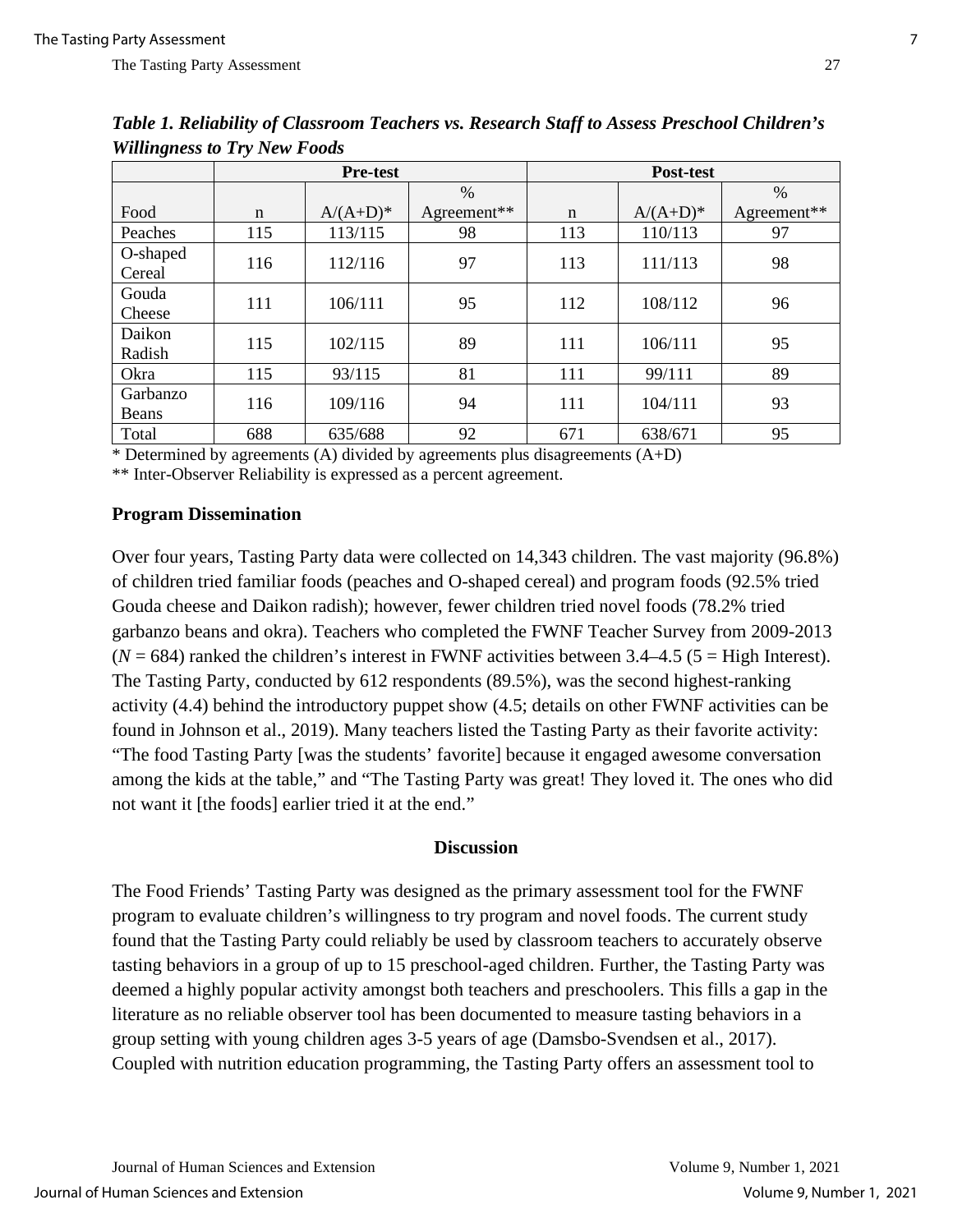capture program outcomes related to trying new foods, thus, providing objective data to support program effectiveness.

This tool could be of practical use for Extension staff. As noted by Lanigan and Power (2008), Extension educators expressed a willingness to do more related to obesity prevention (i.e., healthy eating activities) if barriers such as a lack of time and resources and other curriculum demands could be alleviated. Extension educators might train classroom educators to use this assessment and, as such, can expand their role in professional development for preschool teachers and program evaluation (Durden et al., 2013; Lanigan & Power, 2008). Further, the Tasting Party could be used with paraprofessionals as part of EFNEP or SNAP-Ed activities.

With the increase and focus on nutrition and food interventions in childcare, several approaches to assessing food preferences have been reported. Recent studies have found that using pictures or questionnaires to assess food preferences and food choices amongst children of various ages are valid when compared to observed behaviors (Jaramillo et al., 2006; Olsen et al., 2012; Wiseman et al., 2017).

Concerns exist, however, regarding social desirability, including caregivers reporting differences in children's stated willingness compared to observed behaviors (Rioux et al., 2016; Rubio et al.,2008). Further, these assessments focus on behavioral intent (likelihood of trying a food) and not actual behavior.

The Tasting Party assessment presented in this study is an effort to capture children's observed willingness to try new foods versus children's reports of what they might be willing to try. The Tasting Party approach aligns with the assessment of Birch et al. (1987) and colleagues who developed the Tasting Panel used with individual children because of differences in food ratings when children examined a picture compared to tasting the food. More recently, a review of instruments to assess food neophobia in children noted that behavioral assessments with actual foods may be more reliable than pictures to assess food-related behaviors and that a taste-testing session with subsequent questions asked of children is a recommended behavioral approach to capture willingness to try new foods (Damsbo-Svendsen et al., 2017).

Taste-testing measures in elementary children have been previously tested, but not for preschoolaged children (Baglio et al., 2004; Damsbo-Svendsen et al., 2017; Kaiser et al., 2012; Martin et al., 2010; Simons-Morton et al., 1992). Kaiser and colleagues developed and psychometrically tested a taste test tool for schoolchildren aged eight and older (2012). Findings from this study demonstrated that a teacher-administered assessment is feasible to conduct in a group setting and produced valid and reliable data. Further, it was noted that the administrative burden of using a group-based assessment is reduced compared to one-on-one interviews often used in research projects (Kaiser et al., 2012). Due to the developmental and cognitive differences between school-age children and preschoolers, a tool to assess willingness to try new foods specific for young children was needed. The development of the Tasting Party allows for research-based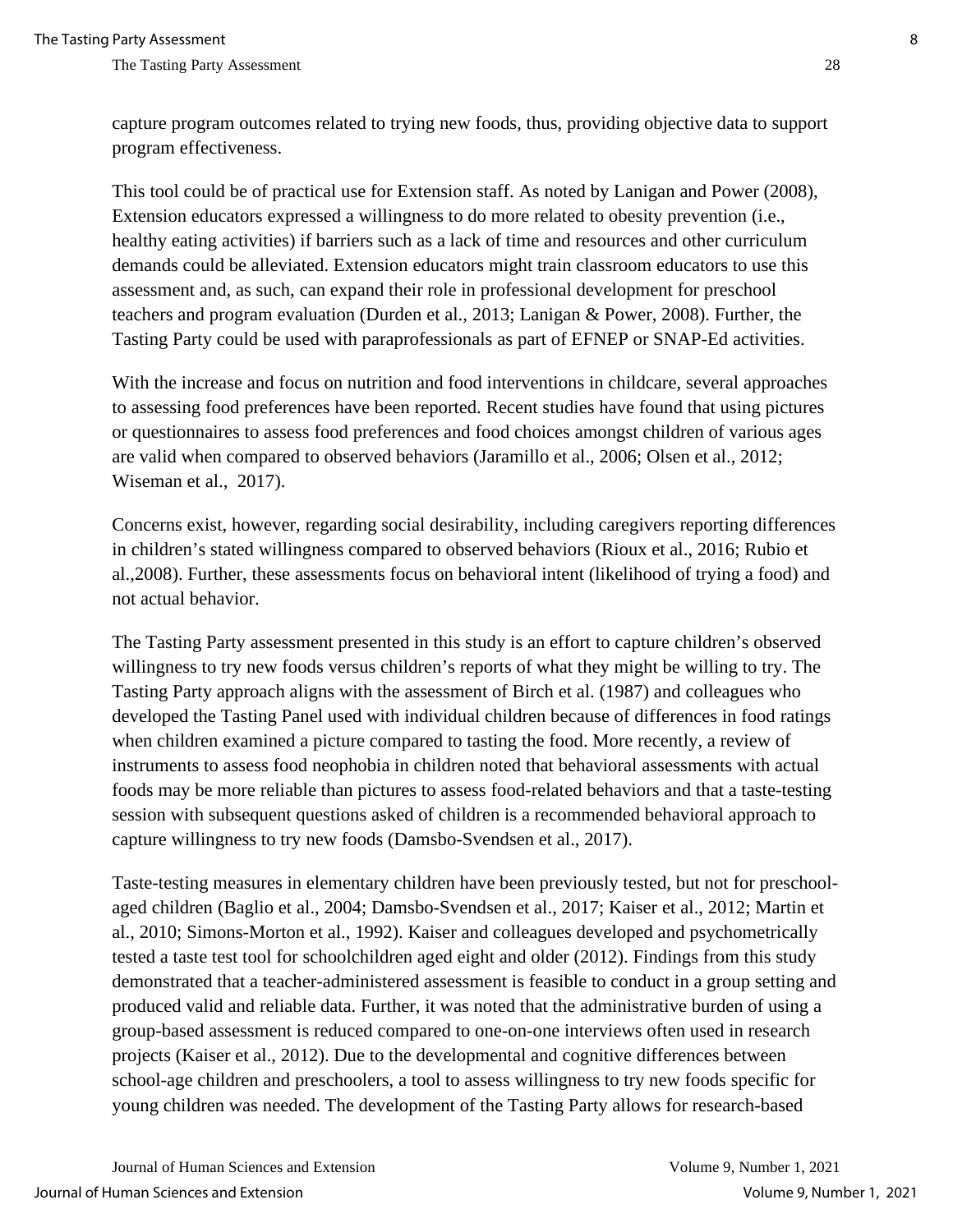nutrition interventions to be scaled up to community-wide dissemination with fewer resources required.

The Tasting Party provides teachers and Extension educators with an objective and reliable evaluation tool to assess willingness to try new foods, contributing to the scalability and reach of the FWNF program. Scalability and reach considerations can allow small-scale interventions to be efficaciously expanded to larger groups in real-world contexts (Milat et al., 2013). This is of particular importance and value for Extension-based interventions as programs with limited resources can reach greater numbers of people without greatly increasing financial costs, time resources, or other means (Huang et al., 2011; Milat et al., 2013). The ability of the FWNF program to span larger groups of youth increases the reach, scope, and level of effectiveness of the intervention.

#### **Strengths and Limitations**

One strength of the Tasting Party is its simplicity. Teachers, as observers in the Tasting Party, do not need to quantify or classify foods eaten, only that a food was tried and liked, tried and disliked, or not tried at all. This simplified process allows for a quick and accurate notation of information from teachers, expanding the number of children able that can be observed by one observer and eliminating the need for lengthy trainings and the high cost of researchers as observers. This simplification, however, is also a limitation. The type of data collected is limited to only whether the child tried a food and whether the child liked or disliked it. Other limitations include that the group approach may introduce peer influence and lead to bias in responses. This limitation can be controlled by training teachers to encourage children to wait to provide their response after their tasting experience until all children have had an opportunity to try the food. Further, the ability to assess willingness to taste foods is limited to the specific foods included in the Tasting Party. Lastly, response bias may have occurred with only teachers who completed most activities and/or who had positive views of the program returning the FWNF Teacher Survey and/or Tasting Party.

#### **Conclusions**

Research related to FWNF highlights that experiential preschool nutrition education programs that focus on positive repeated exposure to new foods yield improvements in children's eating behavior during preschool and into early elementary school (Johnson et al., 2007; Johnson et al., 2019). As research-based programs begin to scale up in dissemination reach, it is critical to continue to assess the program's effectiveness (Milat et al., 2013). An evaluation tool in which teachers and Extension educators can objectively and reliably assess the target behavior, such as children's willingness to try new foods, enhances the scalability and reach of such programs.

The Tasting Party observer tool provides a valuable resource for future evaluation and research, nutrition programming for young children, and the practice of classroom-based health education.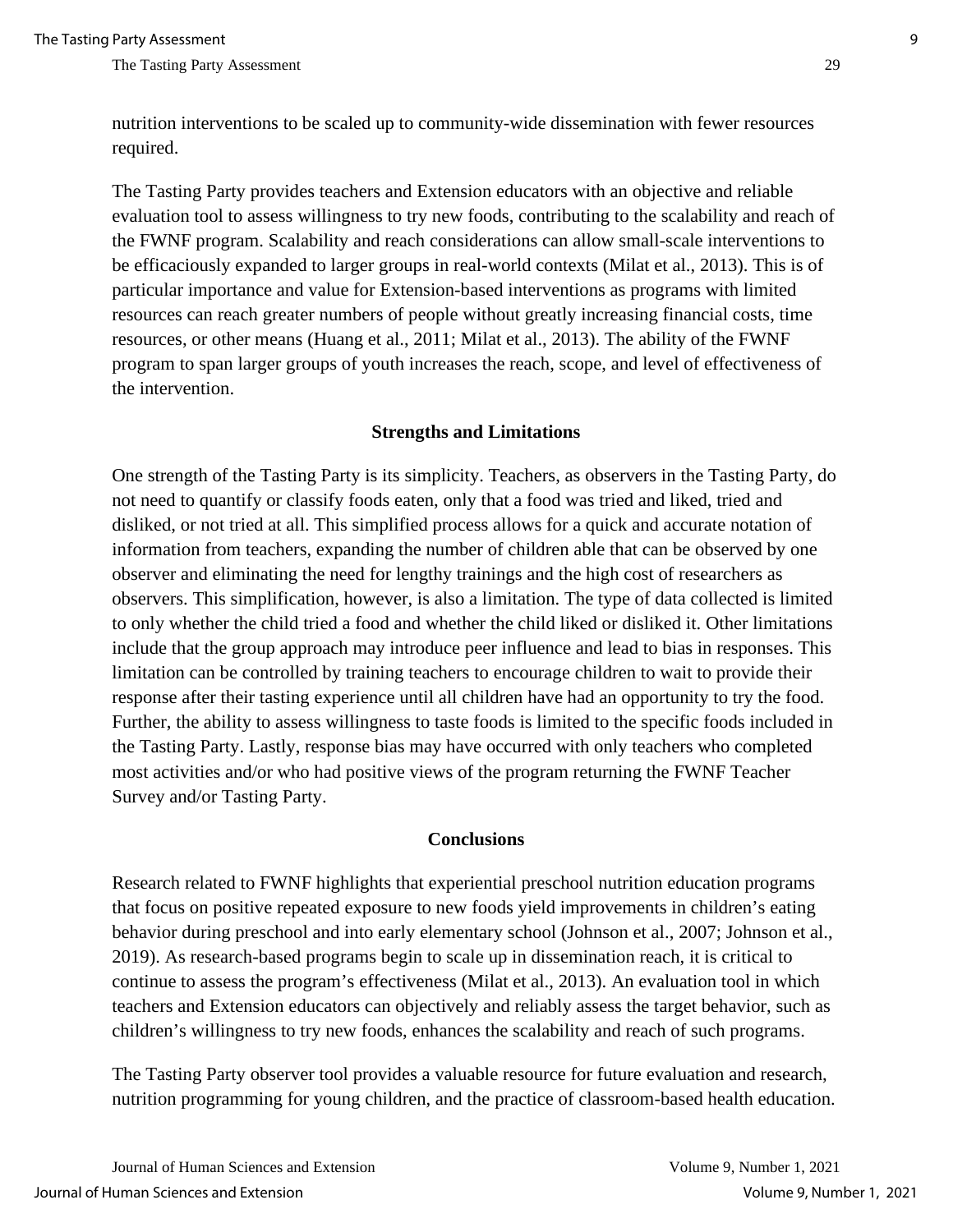With this tool, young children's tasting behaviors can be easily collected in group-settings by utilizing teachers or Extension educators as observers in the classroom with minimal resources (training and time) required. While the Tasting Party directly benefited the FWNF program, the flexible structure of the Tasting Party allows researchers and practitioners to switch out foods with other foods that may be more pertinent to their research question or program. This tool can be administered in SNAP-ED, EFNEP, and other Extension nutrition programming to capture program outcomes related to food behaviors. Extension educators and teachers can use this information to justify programming efforts, demonstrate meeting education/program standards, and provide evidence of program impact for allocation of resources.

### **References**

- Ahern, S. M., Caton, S. J., Bouhlal, S., Hausner, H., Olsen, A., Nicklaus, S., Møller, P., & Hetherington, M. M. (2013). Eating a rainbow. Introducing vegetables in the first years of life in 3 European countries. *Appetite, 71*, 48–56. <https://doi.org/10.1016/j.appet.2013.07.005>
- Anderson, J. (2013). Expanding Food Friends and Mighty Moves to address childhood overweight in Colorado preschoolers. Project report to The Colorado Health Foundation. [unpublished].
- Austin, D. A., & Novak, C. D. (1976). Using multiple matrix sampling to assess health education knowledge. *Health Education, 7(6),* 34–35. <https://doi.org/10.1080/00970050.1976.10612759>
- Baglio, M. L., Baxter, S. D., Guinn, C. H., Thompson, W. O., Shaffer, N. M., & Frye, F. H. A. (2004). Assessment of interobserver reliability in nutrition studies that use direct observation of school meals. *Journal of the American Dietetic Association, 104*(9), 1385– 1392.<https://doi.org/10.1016/j.jada.2004.06.019>
- Braverman, M. T. (2020). Publishing Extension evaluations in academic research journals: Some recommendations. *Journal of Extension*, *58*(2), Article v58-2tt2. <https://joe.org/joe/2020april/tt2.php>
- Birch, L. L., McPhee, L., Shoba, B. C., Pirok, E., & Steinberg, L. (1987). What kind of exposure reduces children's food neophobia? Looking vs. tasting. *Appetite*, *9*(3), 171–178. [https://doi.org/10.1016/S0195-6663\(87\)80011-9](https://doi.org/10.1016/S0195-6663(87)80011-9)
- Birch, L. L., & Sullivan, S. A. (1991). Measuring children's food preferences. *Journal of School Health*, *61*(5), 212–214.<https://doi.org/10.1111/j.1746-1561.1991.tb06015.x>
- Damsbo-Svendsen, M., Frøst, M. B., & Olsen, A. (2017). A review of instruments developed to measure food neophobia. *Appetite, 113*(1), 358–367. <https://doi.org/10.1016/j.appet.2017.02.032>
- Dong, Y., & Peng, C.Y.J. (2013). Principled missing data methods for researchers. *SpringerPlus*, *2*(1), Article 222, 117.<https://doi.org/10.1186/2193-1801-2-222>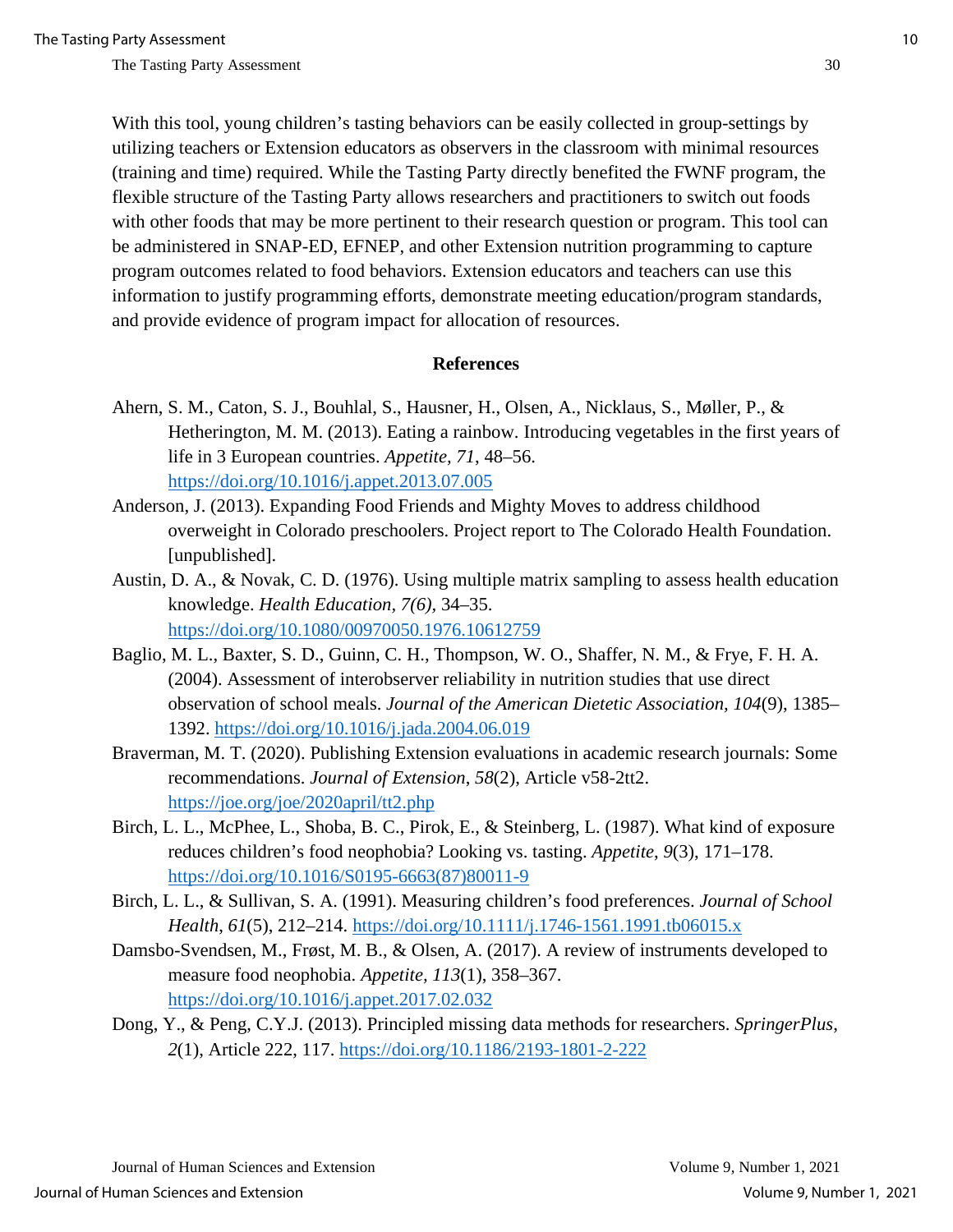- Durden, T. R., Mincemoyer, C. C., Gerdes, J., & Lodl, K. (2013). Extension's capacity to deliver quality early childhood professional development. *Journal of Extension*, *51*(5), Article 5FEA8. <https://joe.org/joe/2013october/a8.php>
- Galloway, A. T., Lee, Y., & Birch, L. L. (2003). Predictors and consequences of food neophobia and pickiness in young girls. *Journal of the American Dietetic Association*, *103*(6), 692– 698.<https://doi.org/10.1053/jada.2003.50134>
- Huang, T., Grimm, B., & Hammond, R. (2011). A systems-based typological framework for understanding the sustainability, scalability, and reach of childhood obesity interventions. *Children's Health Care, 40*(3)*,* 253–266.<https://doi.org/10.1080/02739615.2011.590399>
- Institute of Medicine [IOM]. (2011). *Early childhood obesity prevention policies.* The National Academies Press.
- Jaramillo, S. J., Yang, S.-J., Hughes, S. O., Fisher, J. O., Morales, M., & Nicklas, T. A. (2006). Interactive computerized fruit and vegetable preference measure for African-American and Hispanic preschoolers. *Journal of Nutrition Education and Behavior*, *38*(6), 352– 359.<https://doi.org/10.1016/j.jneb.2006.06.003>
- Johnson, S., Bellows, L., Beckstrom, L., & Anderson, J. (2007). Evaluation of a social marketing campaign targeting preschool children. *American Journal of Health Behavior, 31*(1)*,* 44– 45.<https://doi.org/10.5993/AJHB.31.1.5>
- Johnson, S. L., Moding, K. J., & Bellows, L. L. (2018). Children's challenging eating behaviors: Picky eating, food neophobia, and food selectivity. In J. C. Lumeng & J. O. Fisher (Eds.), *Pediatric food preferences and eating behaviors* (pages 73–92). Elsevier.
- Johnson, S. L., Ryan, S., Kroehl, M., Moding, K. J., Boles, R. E., Bellows, L. L. (2019). A longitudinal intervention to improve young children's liking and consumption of new foods: Findings from the Colorado LEAP study. *International Journal of Behavioral Nutrition and Physical Activity*, *16*, Article 49. [https://doi.org/10.1186/s12966-019-0808-](https://doi.org/10.1186/s12966-019-0808-3) [3](https://doi.org/10.1186/s12966-019-0808-3)
- Kaiser, L. L., Schneider, C., Mendoza, C., George, G., Neelon, M., Roche, B., & Ginsburg, D. (2012). Development and use of an evaluation tool for taste-testing activities by schoolaged children. *Journal of the Academy of Nutrition and Dietetics*, *112*(12), 2028–2034. <https://doi.org/10.1016/j.jand.2012.07.006>
- Lanigan, J., & Power, T. G. (2008). Obesity prevention and health promotion: How family life educators view their role. *Journal of Extension*, *46*(6), Article 6FEA5. [https://www.joe.org/joe/2008december/pdf/JOE\\_v46\\_6fea5.pdf](https://www.joe.org/joe/2008december/pdf/JOE_v46_6fea5.pdf)
- Maier-Noth, A., Schaal, B., Leathwood, P., & Issanchou, S. (2016). The lasting influences of early food-related variety experience: A longitudinal study of vegetable acceptance from 5 months to 6 years in two populations. *PLoS One, 11*(3), Article e0151356, 117. <https://doi.org/10.1371/journal.pone.0151356>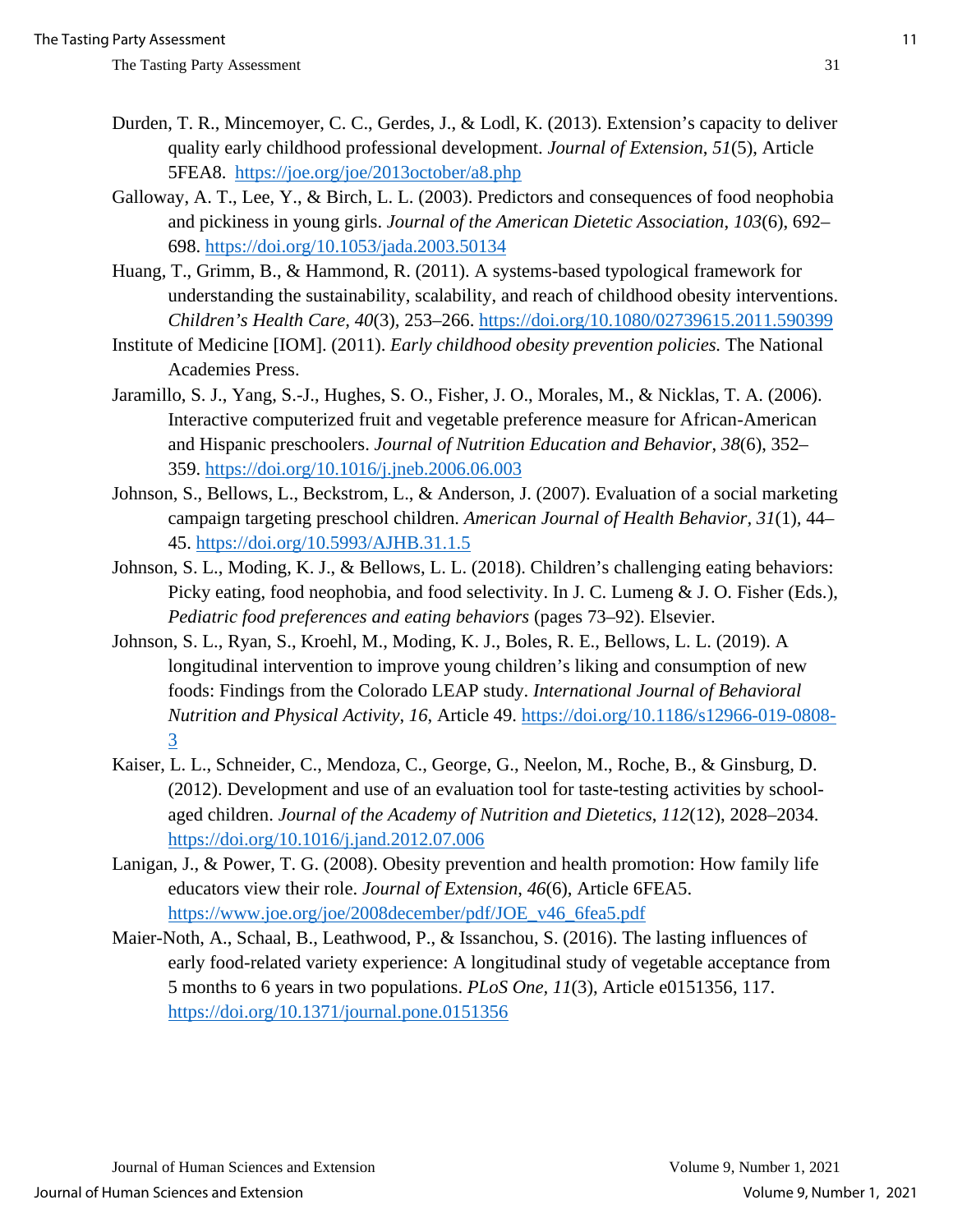- Martin, P. A., Daley, D., Hutchings, J., Jones, K., Eames, C., & Whitaker, C. J. (2010). The teacher-pupil observation tool (T-POT): Development and testing of a new classroom observation measure. *School Psychology International*, *31*(3), 229–249. <https://doi.org/10.1177/0143034310362040>
- Milat, A. J., King, L., Bauman, A. E., & Redman, S. (2013). The concept of scalability: Increasing the scale and potential adoption of health promotion interventions into policy and practice. *Health Promotion International*, *28*(3), 285–298. <https://doi.org/10.1093/heapro/dar097>
- Niemeier, B. S., Tande, D. L., Hwang, J., Stastny, S., & Hektner, J. M. (2010). Using education, exposure, and environments to increase preschool children's knowledge about fruits and vegetables. *Journal of Extension*, *48*(1), Article 1IAW6. <https://www.joe.org/joe/2010february/iw6.php>
- Olsen, A., Kildegaard, H., Gabrielsen, G., Thybo, A., & Møller, P. (2012). Measuring children's food preferences: Using pictures in a computerized conjoint analysis. *Journal of Sensory Studies, 27(4),* 264–276.<https://doi.org/10.1111/j.1745-459X.2012.00391.x>
- Peersman, G. & Rugg, D. (2004). Intervention research and program evaluation: The need to move beyond monitoring. *New Directions for Evaluation*, *103,* 141–158. <https://doi.org/10.1002/ev.128>
- Rioux, C., Picard, D., & Lafraire, J. (2016). Food rejection and the development of food categorization in young children. *Cognitive Development, 40*, 163–177. <https://doi.org/10.1016/j.cogdev.2016.09.003>
- Roofe, N., & Bihm, E. (2013). MyPlate, children, and lack of formative evaluation: A systematic review. *Journal of Human Sciences & Extension*, *1*(2), 73–80. <https://www.jhseonline.com/article/view/729/630>
- Rubio, B., Rigal, N., Boireau-Ducept, N., Mallet, P., & Meyer, T. (2008). Measuring willingness to try new foods: A self-report questionnaire for French-speaking children. *Appetite*, *50*(2-3), 408414.<https://doi.org/10.1016/j.appet.2007.09.012>
- Simons-Morton, B. G., & Baranowski, T. (1991). Observation in assessment of children's dietary practices. *Journal of School Health*, *61*(5), 204–207. <https://doi.org/10.1111/j.1746-1561.1991.tb06012.x>
- Simons-Morton, B. G., Forthofer, R., Huang, I. W., Baranowski, T., Reed, D. B., & Fleishman, R. (1992). Reliability of direct observation of schoolchildren's consumption of bag lunches. *Journal of the American Dietetic Association*, *92*(2), 219–221.
- U.S. Department of Education. Institute of Education Sciences: National Center for Educational Statistics. Fast Facts in Child Care.<https://nces.ed.gov/fastfacts/display.asp?id=4>
- Ventura, A. K., & Worobey, J. (2013). Early influences on the development of food preferences. *Current Biology*, *23*(9), R401–408.<https://doi.org/10.1016/j.cub.2013.02.037>
- Wiseman, N., & Harris, N. (2015). A systematic review of data collection techniques used to measure preschool children's knowledge of food and nutrition. *Journal of Nutrition Education Behavior*, *47*(4), 345–353.<https://doi.org/10.1016/j.jneb.2015.03.013>